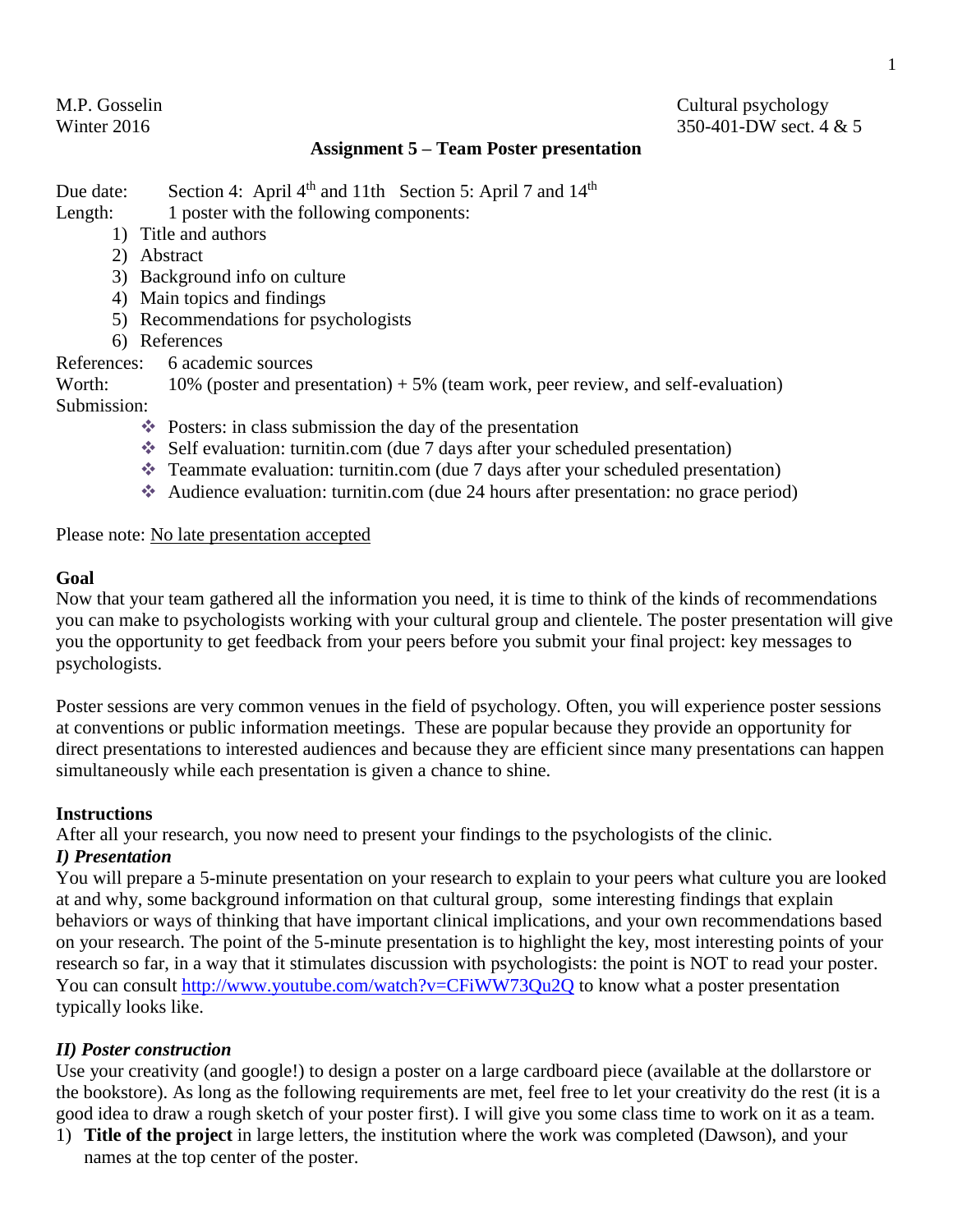- 2) Appropriate, readable and consistent **font sizes and styles**. Materials must be easily read at a distance of 4 feet (1.5 m). A point size of16-18 (5-6 mm) or larger is recommended for body text. **Handwritten copy is unacceptable.**
- 3) Feel free to use **color** if you like, but make sure it does not distract from the content not: too funky, not too dark)
- 4) Posters are **not essays**.
- 5) You must be at the assigned space during the designated time to discuss the work presented. Presenters should be capable of responding to questions concerning all aspects of the presentation. You are not expected to know everything about this culture or clientele, but about everything that is in your presentation (and show openness of mind when discussing things you do not know). However, the poster should not rely entirely upon your verbal explanation to link together the various portions (if I was left alone, could someone read it and get the main ideas and take-home message?)
- 6) **Arrange the content logically**. Make clear headings. Your poster must include background information on the cultural group and clientele you chose and a rationale for choosing these. The 3-5 main research findings (with appropriate APA citations) you have looked at about that culture, and finally some recommendations for psychologists working with that culture and client group based n the research findings. Arrange material from left to right and top to bottom of each section.
- 7) **Use photos, figures or graphs, and tables** to tell the story of the project, always making sure to carefully acknowledge the source of information. Graphs & figures will have brief explanatory captions.
- 8) **Edit again, again (again), and again.** There ALWAYS is too much text in a poster*.* Remove all material extraneous to the main ideas of the poster. Posters primarily are visual presentations; text materials serve to **support** the graphic materials so use no more than necessary. Try to find ways to show your ideas as much as possible: **use diagrams, arrows, and other strategies to direct the visual attention of the viewer,**  rather than explaining it all using text alone.
- 9) Look critically at the layout. If there is about 25% text, 45% graphics and 30% empty space, you are doing well.
- 10) Use active voice when writing the text. (E.g. "It can be demonstrated.." becomes, "The data demonstrate…). **Do not use personal pronouns** (no 'I', no 'you' or "we").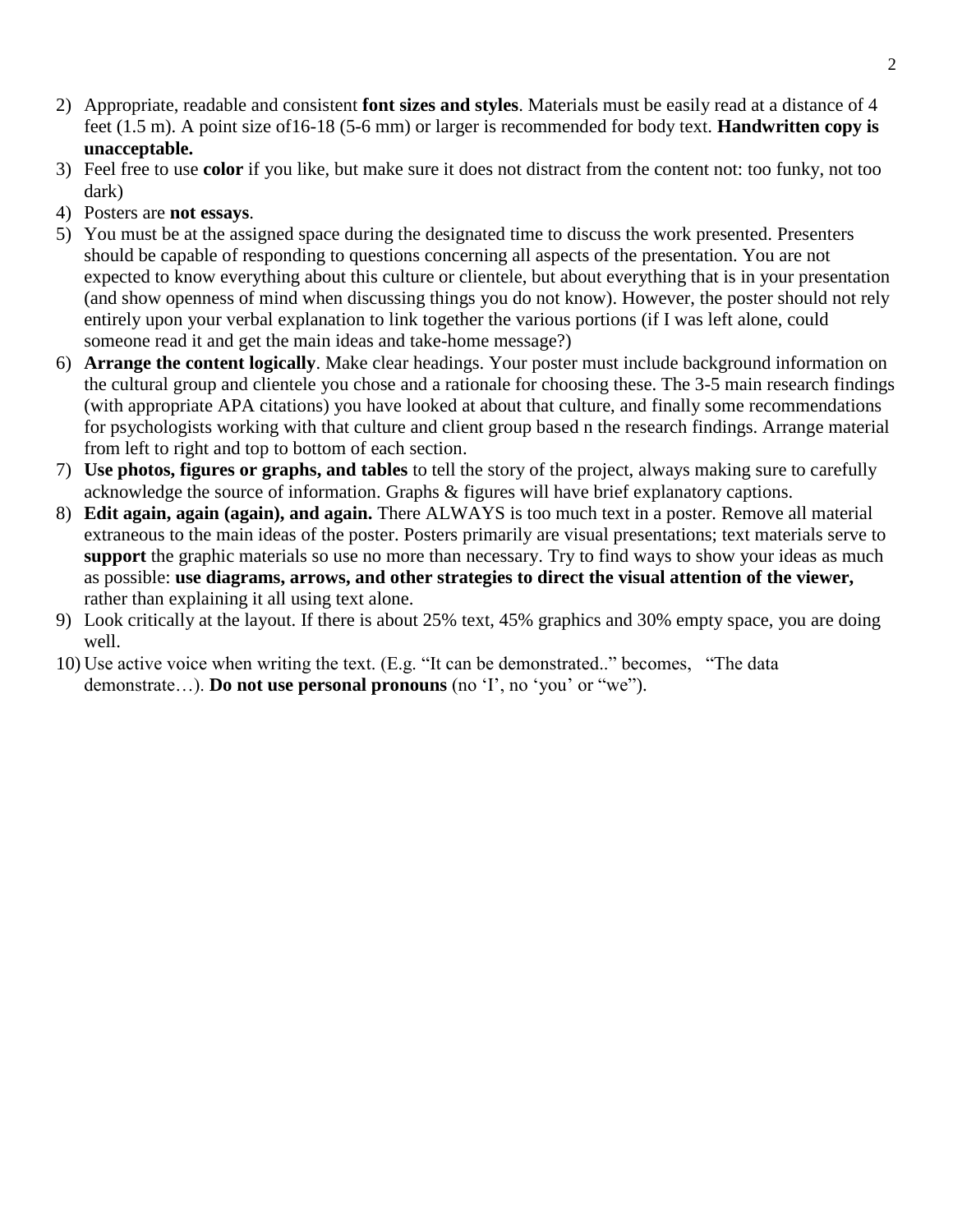## **Advanced studies in psychology: Cultural Psychology 350-401-DW Poster presentation: teacher evaluation (10%)**

Name: \_\_\_\_\_\_\_\_\_\_\_\_\_\_\_\_\_\_\_\_\_\_\_\_\_\_\_\_\_\_\_\_\_\_\_\_\_\_\_\_\_\_\_\_\_\_\_\_\_\_\_\_\_\_\_\_\_\_\_\_\_\_\_\_\_\_\_\_\_\_\_\_\_\_\_

| A. ORAL PRESENTATION: teacher evaluation            |           |              |               |  |
|-----------------------------------------------------|-----------|--------------|---------------|--|
| <b>Introduction</b>                                 | Excellent | Satisfactory | Could be      |  |
|                                                     |           |              | improved      |  |
| 1. The rationale for project is clearly stated and  |           |              |               |  |
| logical.                                            |           |              |               |  |
| 2. How important is? The background info on the     |           |              |               |  |
| cultural is appropriate and relevant.               |           |              |               |  |
| 3. The presenters adapted organization (order       |           |              |               |  |
| of topics) of presentation to audience interests or |           |              |               |  |
| questions                                           |           |              |               |  |
| 4. What do we know? The information presented       |           |              |               |  |
| was rich, well developed and documented (oral       |           |              |               |  |
| and print)                                          |           |              |               |  |
| 6. The language was clear, vivid, appropriate;      |           |              |               |  |
| articulation overcame environment                   |           |              |               |  |
| 7. Presenter answered questions directly and        |           |              |               |  |
| confidently and showed open-mindness                |           |              |               |  |
| 8. What can be done? Focused audience attention     |           |              |               |  |
| on key ideas in summary conclusion and              |           |              |               |  |
| recommendations.                                    |           |              |               |  |
| 9. The speakers maintained appropriate eye          |           |              |               |  |
| contact with audience.                              |           |              |               |  |
| 10. The speakers' voice and gestures assisted       |           |              |               |  |
| audience understanding.                             |           |              |               |  |
| <b>B. POSTER CONSTRUCTION: teacher evaluation</b>   |           |              |               |  |
| 11. The material was appropriately organized;       |           |              |               |  |
| layout made logical sense (title was informative    |           |              |               |  |
| and headings assisted understanding when poster     |           |              |               |  |
| stands alone)                                       |           |              |               |  |
| 12. Material was readable (Font large enough;       |           |              |               |  |
| content was edited for amount and precision of      |           |              |               |  |
| statements                                          |           |              |               |  |
| 13. Graphics were clear, and properly labeled       |           |              |               |  |
| or captioned                                        |           |              |               |  |
| 14. Poster had a professional appearance; care      |           |              |               |  |
| and effort in construction was evident---no         |           |              |               |  |
| spelling errors                                     |           |              |               |  |
| 15. Sources were in proper APA format and           |           |              |               |  |
| displayed.                                          |           |              |               |  |
|                                                     | 3         | $\mathbf{2}$ | $\mathbf{1}$  |  |
|                                                     |           |              |               |  |
|                                                     |           |              | Total:<br>/45 |  |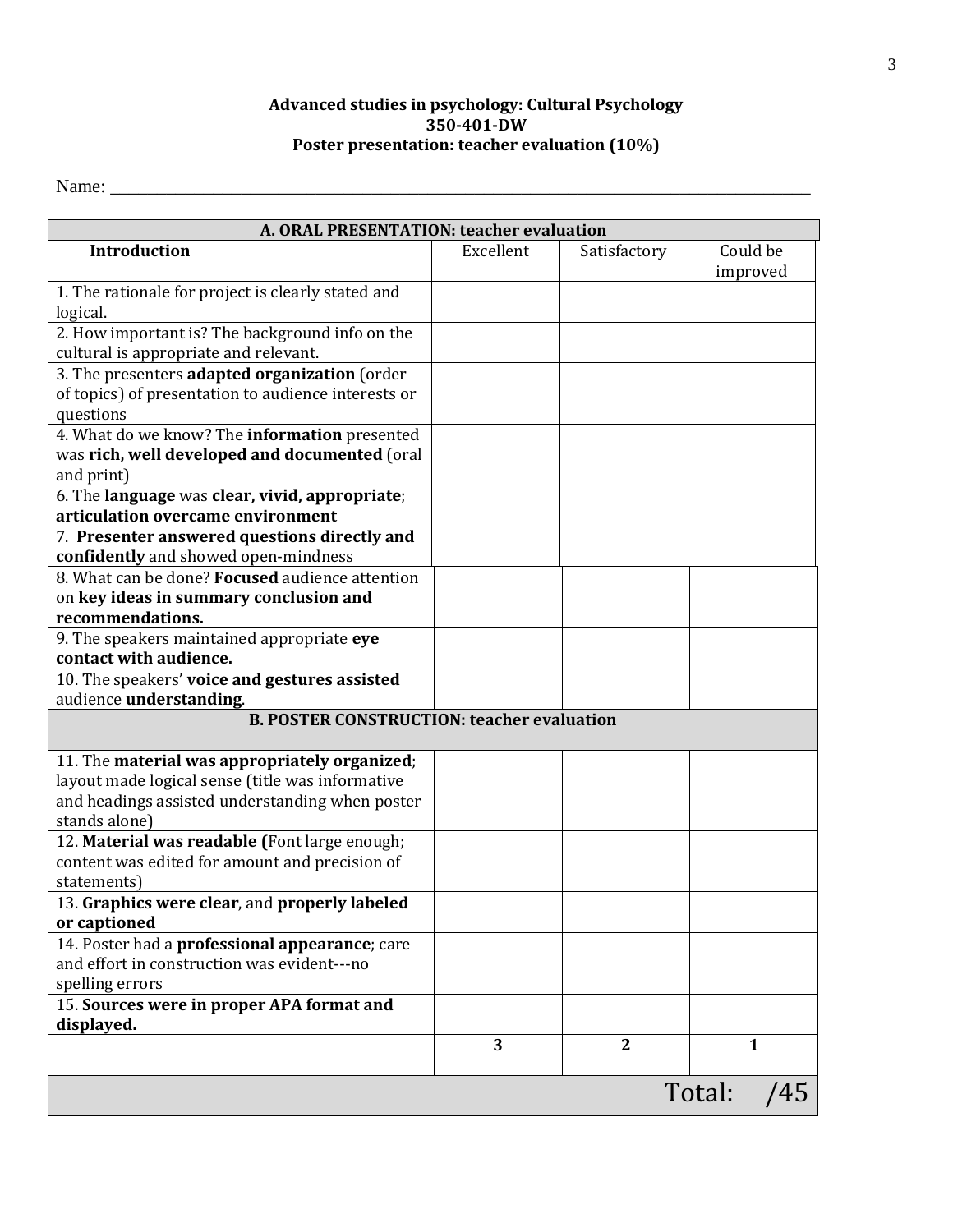# **SPECIFIC GUIDELINES FOR YOUR SELF-EVALUATION (1%)**

You will have **7 days (including weekends)** to submit your self-evaluation of your participation in the team poster presentation (due on Turnitin.com under Self-evaluation dropbox). Fill out the table below:

| <b>Self-Evaluation</b>                                                                                                              |     |
|-------------------------------------------------------------------------------------------------------------------------------------|-----|
| <b>Presentation title:</b>                                                                                                          | pts |
| Your name:                                                                                                                          |     |
| 1. How well you were prepared: Write your comments here:                                                                            | /5  |
| 2. How satisfied you are with your involvement in the project: Write your comments<br>here                                          | /5  |
| 4. How you could have improved your presentation and poster, if you think it could<br>have been improved: Write your comments here: | /5  |
| <b>Total</b>                                                                                                                        | /15 |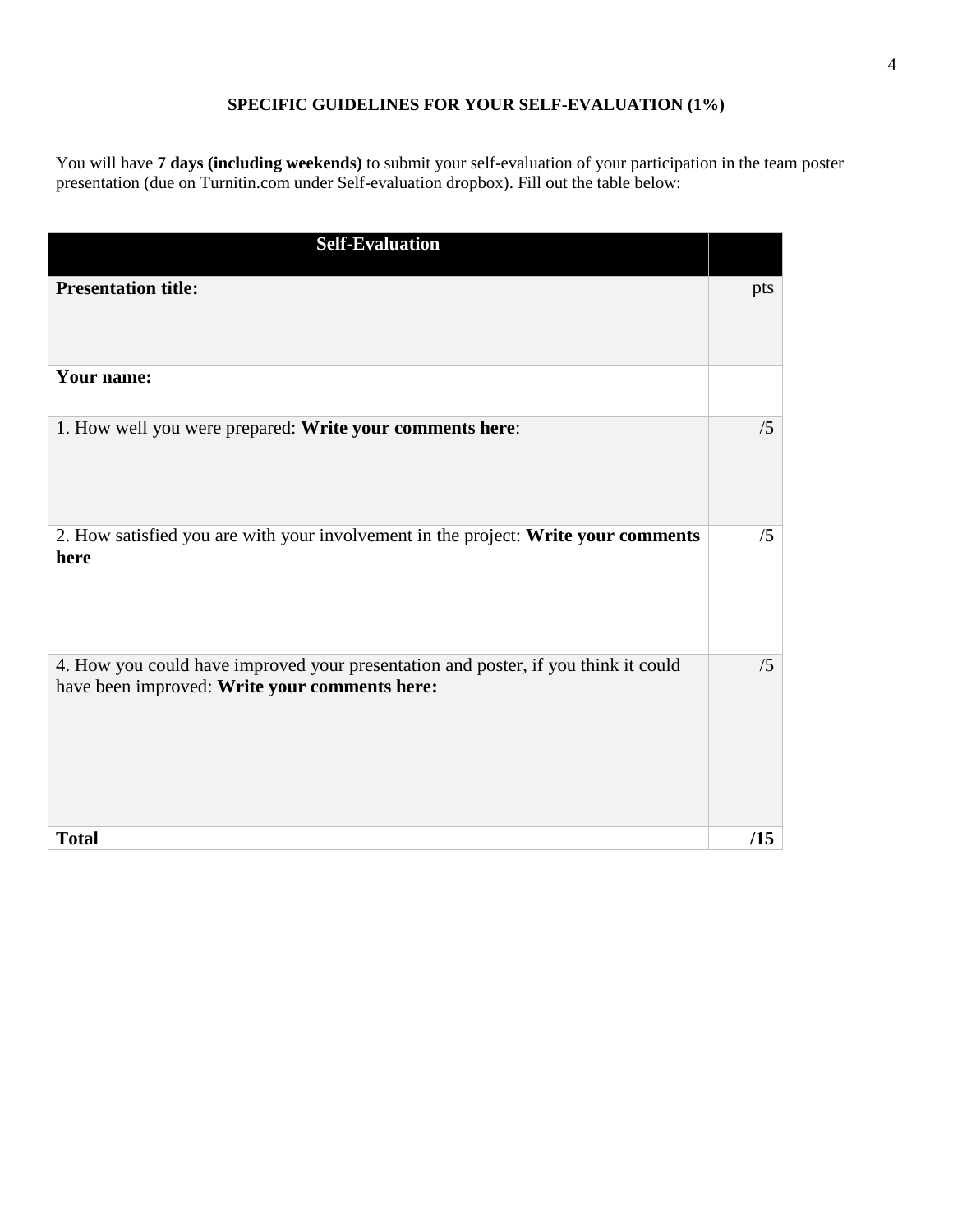#### **SPECIFIC GUIDELINES FOR TEAMMATE EVALUATIONS (3%)**

You will have **7 days (including weekends)** to submit your evaluations of each of your teammates (due on Turnitin.com under Teammate evaluation dropbox). Fill out the tables below:

| Teammate evaluation                                                |     |
|--------------------------------------------------------------------|-----|
| Presentation title:                                                | pts |
| Teammate name:                                                     |     |
| 1. How well he/she was<br>prepared                                 | 75  |
| 2. How satisfied you his/her<br>involvement in the<br>presentation | /5  |
| 3. How he/she could have<br>improved his/her presentation          | /5  |
| Total                                                              | /15 |

| Teammate evaluation                                                |    |
|--------------------------------------------------------------------|----|
| Presentation title:                                                |    |
| Teammate name:                                                     |    |
| 1. How well he/she was<br>prepared                                 | /5 |
| 2. How satisfied you his/her<br>involvement in the<br>presentation | /5 |
| 3. How he/she could have<br>improved his/her presentation          | /5 |
| Total                                                              |    |